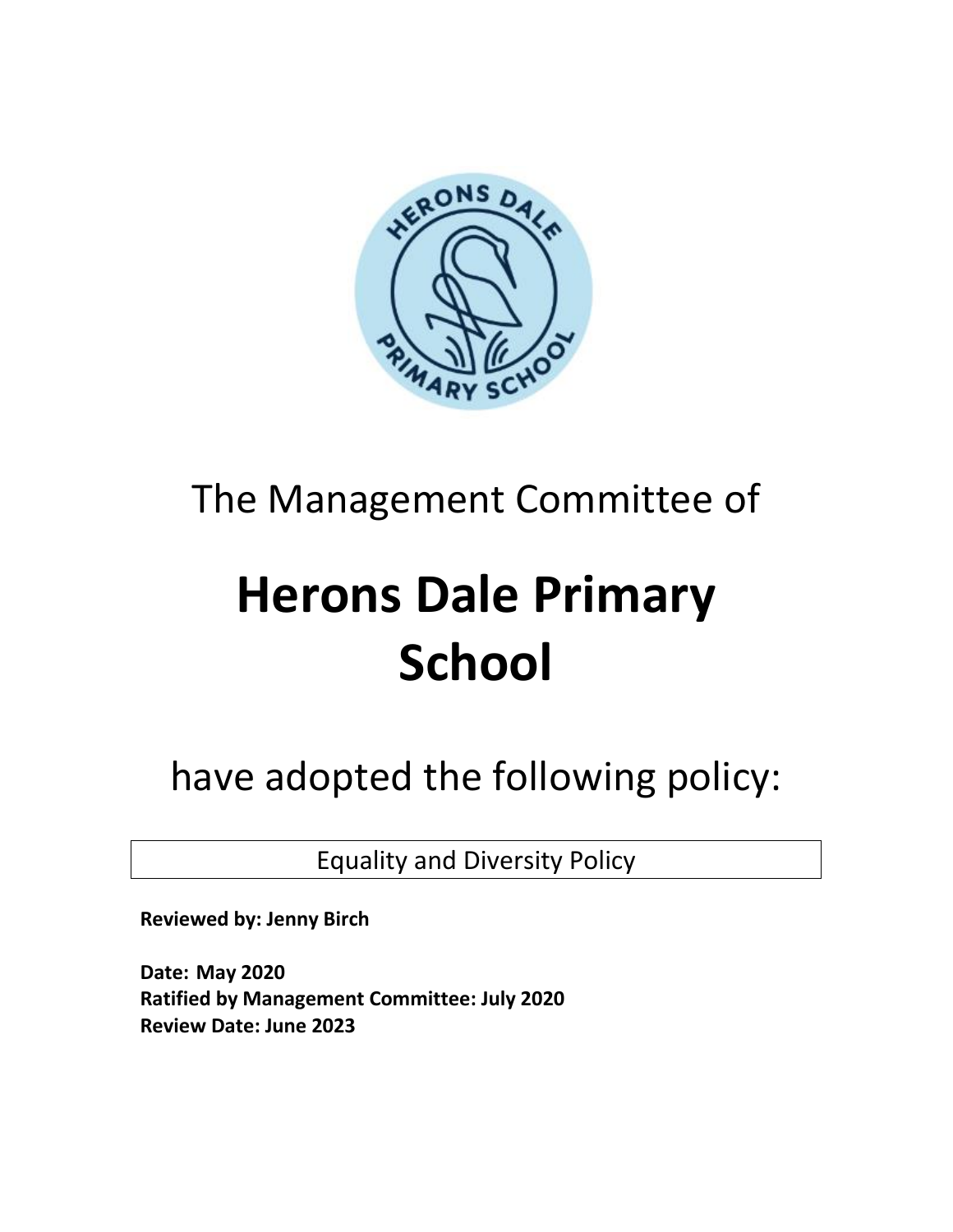### **School Policy Statement on Equality & Diversity in Employment**

#### **1. Aim of Policy**

The aim of this policy is to provide employees with a clear statement about the school's commitment to promoting equality and diversity within employment.

We seek to ensure that our working environment is one that respects and includes everyone regardless of their gender or gender reassignment; marital status (including civil partnership); sexual orientation; race, language, ethnic or national origins and nationality (including citizenship); religious belief; disability and / or medical conditions; age; whether they have dependants; trade union membership status and activity or political views/affiliations.

#### **2. Scope of the Policy**

This policy applies to all employees within the school, regardless of how long they have been employed, their contractual hours and contract type.

#### **Definitions**

For us "equality" is about opportunity, access, participation and contribution on a fair and equal footing and providing a framework for this to happen.

The term "diversity" acknowledges there are differences between people and the school values and respects the variety of backgrounds, perspectives, values and beliefs of its employees.

#### **3. Public Sector Equality Duty**

The Equality Act 2010 places a statutory duty on the school to have due regard to the need to:

- Eliminate unlawful discrimination, harassment and victimisation;
- Advance equality of opportunity; and
- Foster good relations between people from different groups.

Please click on this link to see Department for Education advice for Schools. DfE Equality Act 2010 - [Guidance for Schools](http://www.education.gov.uk/aboutdfe/policiesandprocedures/equalityanddiversity/a0064570/the-equality-act-2010)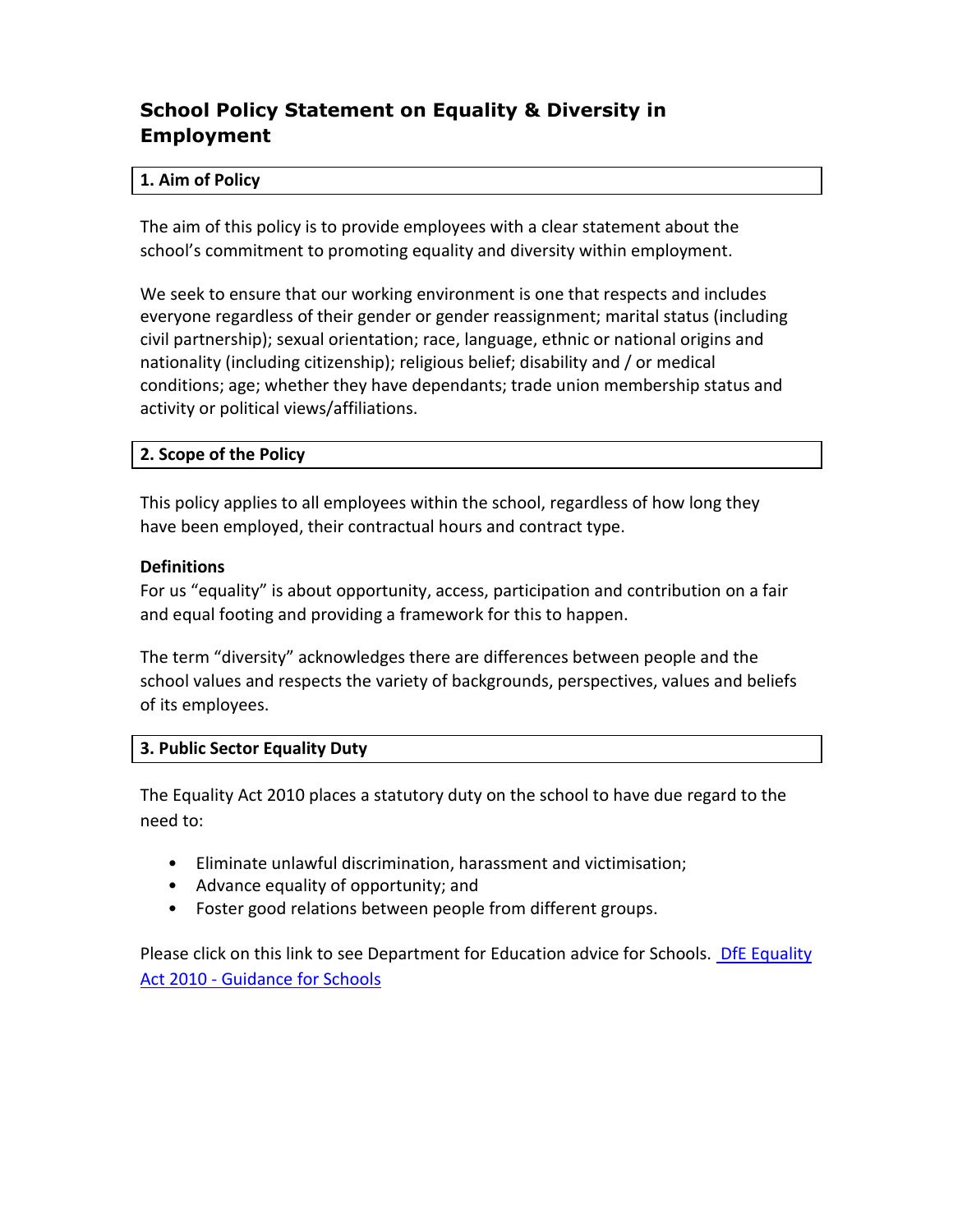#### **4. Links to other Policies**

The School's Single Equality Policy sets out our commitments, values and objectives in relation to equality and diversity. It covers children, parents, staff, carers, governors and other stakeholders.

The Model Behaviour at Work policy sets out how we expect employees to behave toward one another and outlines the framework for addressing issues that are raised.

The WSCC Standards of Conduct sets out the expected standards of behaviour and conduct for all employees.

All the policies mentioned above can be accessed via West Sussex Services for Schools.

#### **5. Guiding Principles**

- We are committed to providing equality of opportunity for all by eliminating discrimination. We will do this by ensuring that our practices reflect relevant employment legislation and good practice. Our employment decisions are based upon job related, objective criteria.
- We are committed to having a workforce that reflects the diversity within our community where everyone is treated with dignity and respect.

#### **6. Employee Responsibilities**

All employees, irrespective of their role, have a personal responsibility to comply with this policy, associated policies and to abide by the Equality Act 2010, in dealing with each other, managing staff and in their relationships with children, parents, carers, governors and other stakeholders.

In particular, employees, must not:

- discriminate against colleagues, other workers, job applicants, children, parents, carers, governors or other stakeholders;
- bully or harass colleagues, other workers, job applicants, children, parents, carers, governors or other stakeholders;
- encourage or try to encourage another person to treat others unfairly or to practice unlawful discrimination;
- victimise people who have made allegations or complaints of discrimination or who have provided information about such discrimination.

We will not tolerate any of the above behaviours. Where employees commit an act of unjustified or unlawful discrimination, or allow discrimination to occur without taking appropriate action, then they could be liable to a claim being brought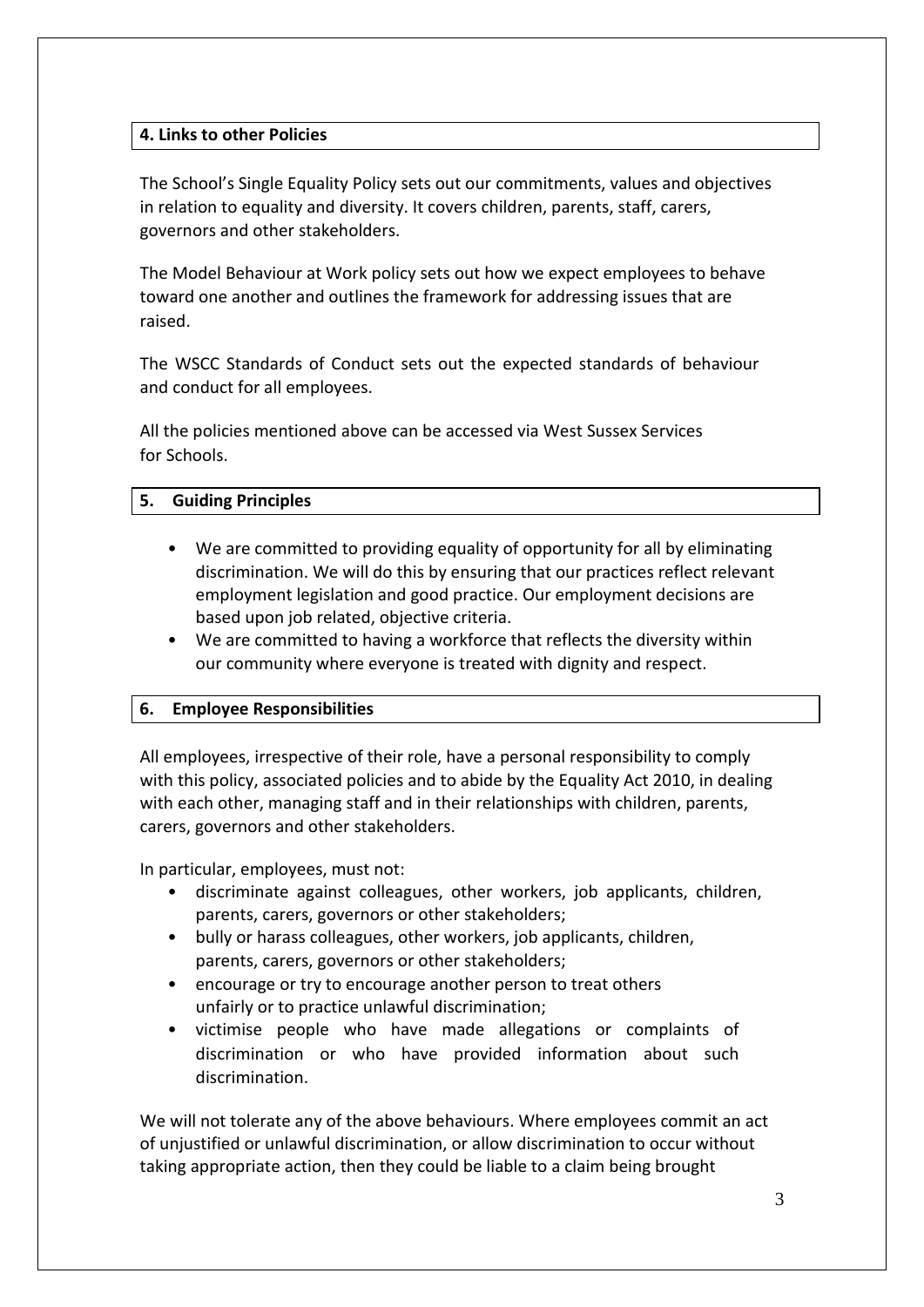against them as an individual, for example at an Employment Tribunal. The employee could also be liable to disciplinary action for a breach of the County Council's Standards of Conduct, which could result in dismissal.

For more detailed information please see the following documents:

- WSCC Standards of Conduct Model Behaviour in the Workplace Policy
- Definitions of bullying, harassment and victimisation
- Types of discrimination

#### **6. Employer Commitment**

We will carry out the following activities in order to demonstrate our commitment to equality and diversity, and also to fulfil our legal responsibilities.

#### **6a. Employment Policies**

We will ensure that our employment policies, practices and associated guidance are fair to all by undertaking an equality analysis when we carry out employee related projects, policy developments and reviews. All of our policies, associated guidance and procedures are available to view and download from West Sussex Services for Schools.

We will monitor the implementation of these policies to ensure that they remain fair in practice and that any barriers to and within employment are removed.

#### **6b. Consultation**

We have consultation arrangements with a number of trade unions and professional associations.

#### **6c. Staff Groups**

There are three work-related interest groups organised by West Sussex County Council staff in partnership with UNISON. They are open to all school staff. The groups are:

- GLO-West (Lesbian, Gay, Bisexual and Transgender) Staff Group – contact james.ironside@westsussex.gov.uk
- Disabled Staff Group for staff with disabilities contact robert.hayes@westsussex.gov.uk and
- the Black and Minority Ethnic (BAME) staff group contact grace.natoli@westsussex.gov.uk